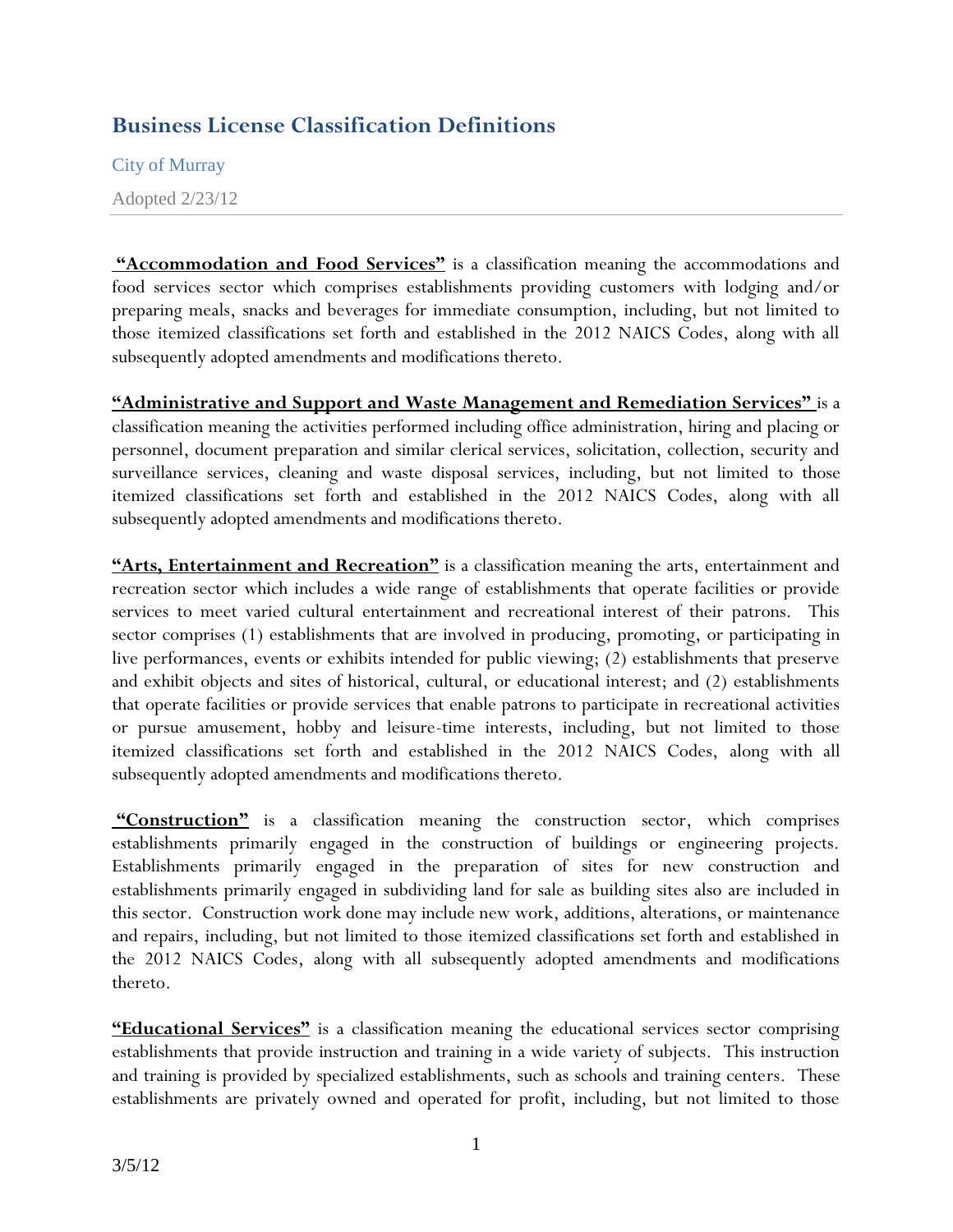itemized classifications set forth and established in the 2012 NAICS Codes, along with all subsequently adopted amendments and modifications thereto.

**"Finance and Insurance"** is a classification meaning the finance and insurance sector, which comprises establishments primarily engaged in financial transactions (transactions involving the creation, liquidation, or change in ownership of financial assets) and/or facilitating financial transactions, including, but not limited to those itemized classifications set forth and established in the 2012 NAICS Codes, along with all subsequently adopted amendments and modifications thereto.

"Health Care and Social Assistance" is a classification meaning the health care and social assistance sector comprising establishments providing health care and social assistance for individuals. The industries in this sector are arranged on a continuum starting with those establishments providing medical care exclusively, continuing with those providing health care and social assistance, including, but not limited to those itemized classifications set forth and established in the 2012 NAICS Codes, along with all subsequently adopted amendments and modifications thereto.

**"Information"** is a classification meaning the information sector which comprises establishments engaged in the following processes: (a) producing and distributing information and cultural products, (b) providing the means to transmit or distribute these products as well as data or communications and (c) processing data. The main components of this sector are the publishing industries, including software publishing, and both traditional publishing and publishing exclusively on the Internet; the motion picture and sound recording industries; the broadcasting industries, including traditional broadcasting and those broadcasting exclusively over the internet; the telecommunications industries; Web search portals, data processing industries, and the information services industries, including, but not limited to those itemized classifications set forth and established in the 2012 NAICS Codes, along with all subsequently adopted amendments and modifications thereto.

**"Management of Companies and Enterprises"** is a classification meaning the management of companies and enterprises sector comprises (1) establishments that hold the securities of (or other equity interests in) companies and enterprises for the purpose of owning a controlling interest or influencing management decisions of (2) establishments (except government establishments) that administer, oversee, and manage establishments of the company or enterprise and that normally undertake the strategic or organizational planning and decisionmaking role of the company or enterprise, including, but not limited to those itemized classifications set forth and established in the 2012 NAICS Codes, along with all subsequently adopted amendments and modifications thereto.

**"Manufacturing"** is a classification meaning the manufacturing section, which comprises establishments engaged in the mechanical, physical, or chemical transformation of materials, substances, or components into new products. The assembling of component parts of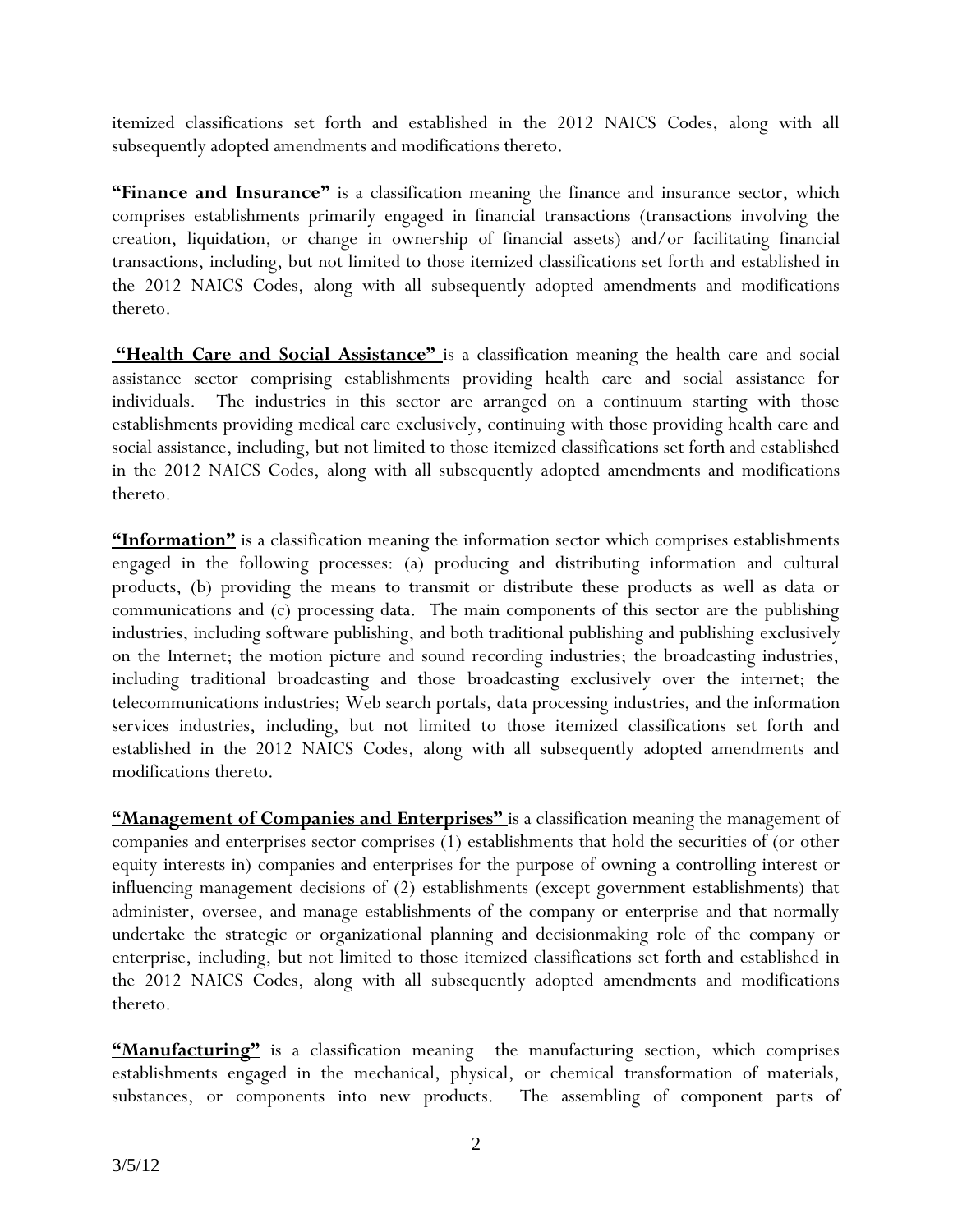manufactured products is considered manufacturing. Establishments in the Manufacturing sector are often described as plants, factories, or mills and characteristically use power-driven machines and materials-handling equipment, including, but not limited to those itemized classifications set forth and established in the 2012 NAICS Codes, along with all subsequently adopted amendments and modifications thereto.

"Other Services" is a classification meaning the other services sector which comprises establishments engaged in providing services not specifically provided for elsewhere in the classification system. Establishments in this sector are primarily engaged in activities, such as equipment and machinery repairing, advocacy and providing drycleaning and laundry services, personal care services, death care services, pet care services, photofinishing services, temporary parking services and dating services, including, but not limited to those itemized classifications set forth and established in the 2012 NAICS Codes, along with all subsequently adopted amendments and modifications thereto.

**"Professional, Scientific and Technical Services"** is a classification meaning the professional, scientific and technical services sector, which comprises establishments that specialize in performing professional, scientific and technical activities for others. Activities performed include: legal advice and representation; accounting, bookkeeping and payroll services; architectural, engineering and specialized design services; computer services; consulting services; research services; advertising services; photographic services; translation and interpretation services, veterinary services; and other professional, scientific, and technical services, including, but not limited to those itemized classifications set forth and established in the 2012 NAICS Codes, along with all subsequently adopted amendments and modifications thereto.

**"Real Estate and Rental and Leasing"** is a classification meaning the real estate and rental and leasing sector which comprises establishments primarily engaged in renting, leasing, or otherwise allowing the use of tangible or intangible assets and establishments providing related services. The major portion of this sector comprises establishments that rent, lease or otherwise allow the use of their own assets by others. The assets may be tangible, as is the case of real estate and equipment, or intangible, as is the case with patents and trademarks. This sector also includes establishments primarily engaged in managing real estate for others, selling, renting and/or buying real estate for others, and appraising real estate, including, but not limited to those itemized classifications set forth and established in the 2012 NAICS Codes, along with all subsequently adopted amendments and modifications thereto.

**"Retail Trade"** is a classification meaning the retail trade sector which comprises establishments engaged in retailing merchandise, generally without transformation, and rendering services incidental to the sale of merchandise. The retailing process is the final step in the distribution of merchandise; retailers are, therefore , organized to sell merchandise in small quantities to the general public, including, but not limited to those itemized classifications set forth and established in the 2012 NAICS Codes, along with all subsequently adopted amendments and modifications thereto.